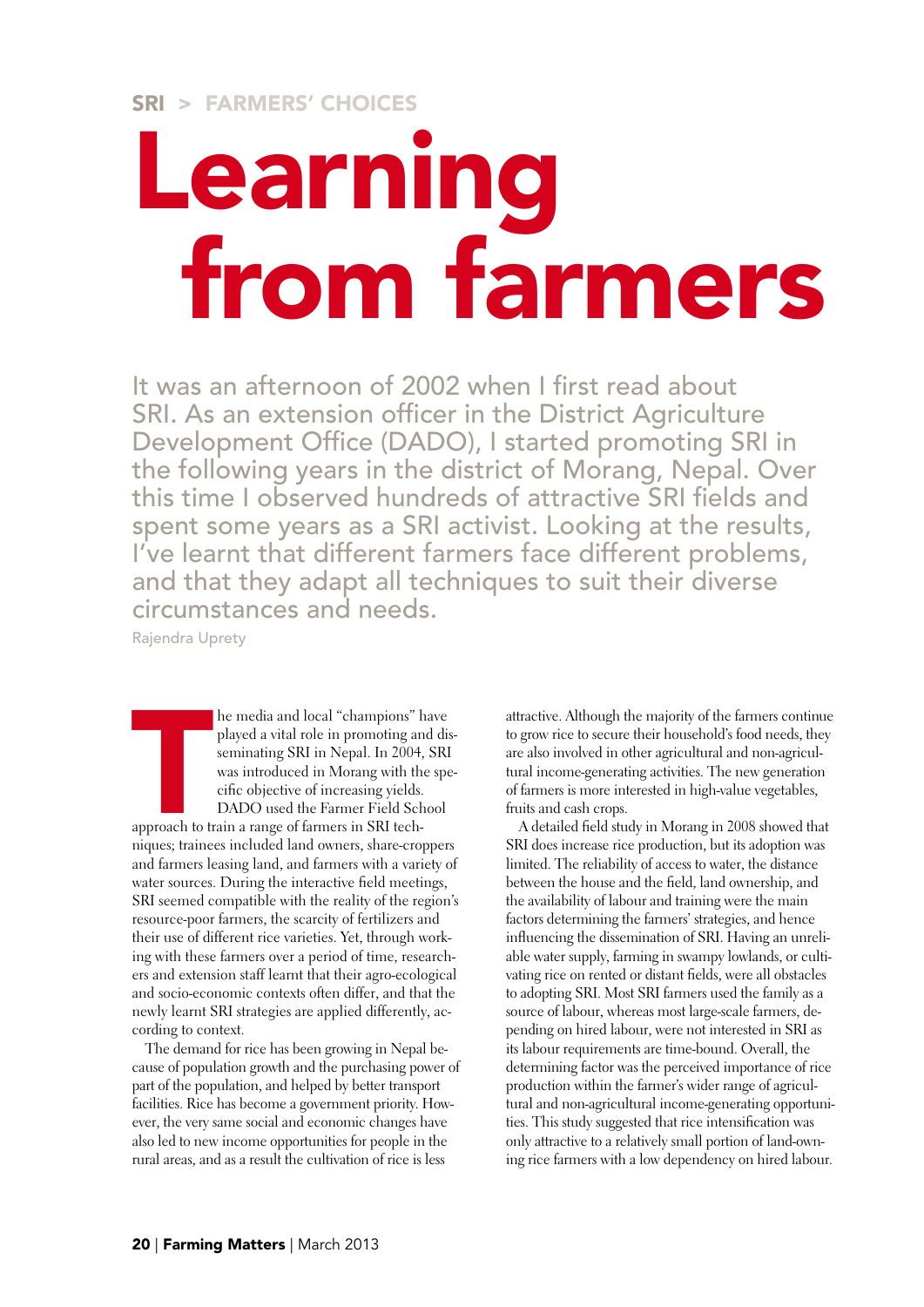

Harvesting time: farmers' knowledge and aspirations are the best determinants of success. Photo: Rajendra Uprety

## Variations in field management

Yet we also saw that farmers employed different field management strategies to incorporate SRI into their farming systems. Few farmers used all six of the SRI practices introduced in the training sessions (young seedlings, single seedlings, wider spacing, alternate wetting and drying irrigation, mechanical weeding and use of compost). But these modified methods appeared to be even more successful than the "standard" SRI system, producing an average yield of 5.7 tons/hectare. By maintaining regular interactions with the farmers, researchers and extension agents learnt what works and what does not. We found that the farmers with most productive fields used younger and fewer seedlings of photo-insensitive varieties, spaced wider apart. The type of land and the availability of water greatly influenced which approaches the farmers chose.

 A majority of farmers only used SRI methods in the higher parts of their field. Farmers used younger seedlings in areas where irrigation and drainage can be controlled better, responding to the evidence that transplanting young seedlings in water-scarce areas is more risky. Water availability also determines the timing of land preparation and transplanting. When the rains are late, or when water is not available, the preparation of the

field is delayed while the seedlings continue to grow in the seedbeds.

Secondly, mechanical weeding appeared problematic. Although farmers used fewer seedlings and wider spacings, they were not laid out in the straight lines or square patterns necessary for mechanical weeding. Weed management, manual or mechanical, requires sufficient and skilled labour. Mechanical weeding was found to produce higher yields, but most of the farmers complained about the inefficiency of locally-made weeders. The heavy equipment was not suitable for the predominantly female workers.

Third, many farmers did not follow the advice to use compost (alone or with fertilizer). Sometimes there was not any (or enough) compost available, especially as dung is often used as fuel. Other factors that constrained the use of compost included the distance to the field, land ownership, and the expected yield returns. The use of bullock carts in the area is in decline, limiting farmers' transportation options. Moreover, farmers prefer to apply the available compost on high-value crops such as vegetables and spices. Another notable finding was that the poorly producing farmers in the study area used more fertilizers than required. By contrast, the farmers who had attended the training sessions had reduced their fertilizer use.